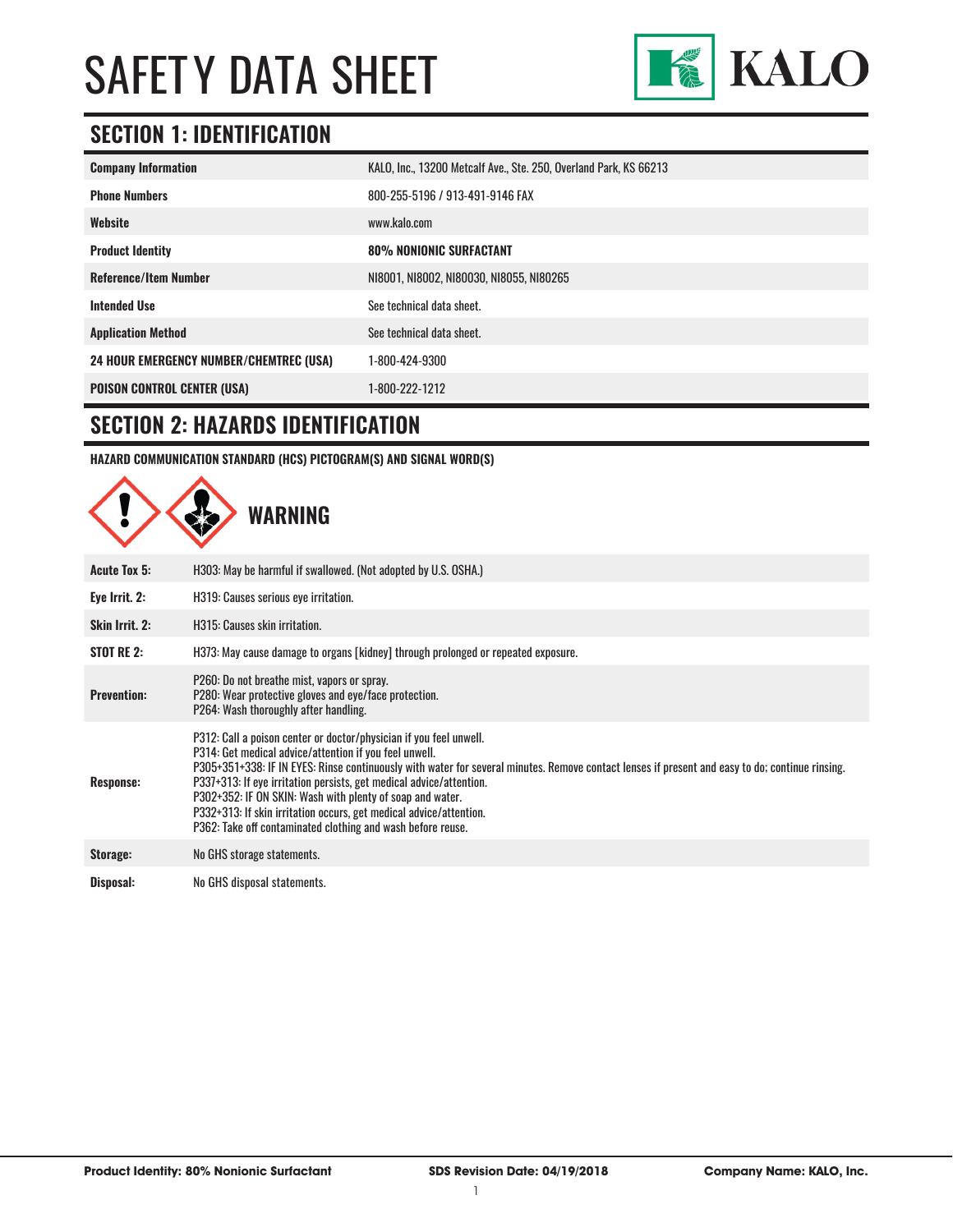

#### **SECTION 3: COMPOSITION/INFORMATION ON INGREDIENTS**

**This product is labeled with the following GHS Classifications, as it contains substances that present a hazard within the meaning of the relevant State and Federal Hazardous Substances regulations. This product is a proprietary blend. In accordance with paragraph (i) of§ 1910.1200, the specific chemical identity and/or exact percentage (concentration) of composition has been withheld as a trade secret.**

| <b>Ingredient/Chemical Designations:</b> | <b>Proprietary Surfactant</b>                                                                                  |  |
|------------------------------------------|----------------------------------------------------------------------------------------------------------------|--|
| <b>CAS No.:</b>                          | Proprietary                                                                                                    |  |
| Weight %:                                | $25 - 50$                                                                                                      |  |
| Notes:                                   | [1] Substance classified with a health or environmental hazard. [2] Substance with a workplace exposure limit. |  |
| <b>Ingredient/Chemical Designations:</b> | <b>Proprietary Surfactant</b>                                                                                  |  |
| <b>CAS No.:</b>                          | Proprietary                                                                                                    |  |
| Weight %:                                | $10 - 25$                                                                                                      |  |
| Notes:                                   | [1] Substance classified with a health or environmental hazard.                                                |  |
| <b>Ingredient/Chemical Designations:</b> | <b>Proprietary Solvent</b>                                                                                     |  |
| <b>CAS No.:</b>                          | Proprietary                                                                                                    |  |
| Weight %:                                | $10 - 25$                                                                                                      |  |
| Notes:                                   | [1] Substance classified with a health or environmental hazard.                                                |  |

### **SECTION 4: FIRST AID MEASURES**

#### **[DESCRIPTIONS]**

| General:           | In all cases of doubt, or when symptoms persist, seek medical attention. Never give anything by mouth to an unconscious person.                                                                                                         |
|--------------------|-----------------------------------------------------------------------------------------------------------------------------------------------------------------------------------------------------------------------------------------|
| <b>Inhalation:</b> | Remove to fresh air. Keep patient warm and at rest. If breathing is irregular or stopped, give artificial respiration. If unconscious, place in the recovery<br>position and obtain immediate medical attention. Give nothing by mouth. |
| Eyes:              | Irrigate copiously with clean fresh water for at least 10 minutes, holding the eyelids apart and seek medical attention.                                                                                                                |
| <b>Skin:</b>       | Remove contaminated clothing. Wash skin thoroughly with soap and water or use a recognized skin cleanser. Do NOT use solvents or thinners.                                                                                              |
| Ingestion:         | If accidentally swallowed, obtain immediate medical attention. Keep at rest, Do NOT induce vomiting.                                                                                                                                    |
|                    | [MOST IMPORTANT SYMPTOMS AND EFFECTS, BOTH ACUTE AND DELAYED]                                                                                                                                                                           |
| Overview:          | No adverse symptoms or effects anticipated under normal handling conditions. See Section 2 for further details.                                                                                                                         |
| Eyes:              | Causes serious eye irritation.                                                                                                                                                                                                          |
| Skin:              | Causes skin irritation.                                                                                                                                                                                                                 |
| Ingestion:         | May be harmful if swallowed. (Not adopted by U.S. OSHA.)                                                                                                                                                                                |

#### **SECTION 5: FIREFIGHTING MEASURES**

| <b>Extinguishing Media:</b>     | Recommended extinguishing media: alcohol resistant foam, $CO2$ , powder, water spray. Do not use water jet.                                                                                                                                                                                                                                            |
|---------------------------------|--------------------------------------------------------------------------------------------------------------------------------------------------------------------------------------------------------------------------------------------------------------------------------------------------------------------------------------------------------|
| <b>Special Hazards:</b>         | Combustion may yield smoke, carbon monoxide, and other products of incomplete combustion. Oxides of sulfur, nitrogen or phosphorus may<br>also be formed. Do not breathe mist, vapors or spray.                                                                                                                                                        |
| <b>Advice For Firefighters:</b> | Evacuate area. Prevent contamination from run-off of adjacent areas, streams, drinking water and sewers. Do not flush down sewers or other<br>drainage systems. Exposed firefighters must wear standard protective equipment and in enclosed areas self-contained breathing apparatus.<br>Use water-spray to cool fire-exposed surfaces and personnel. |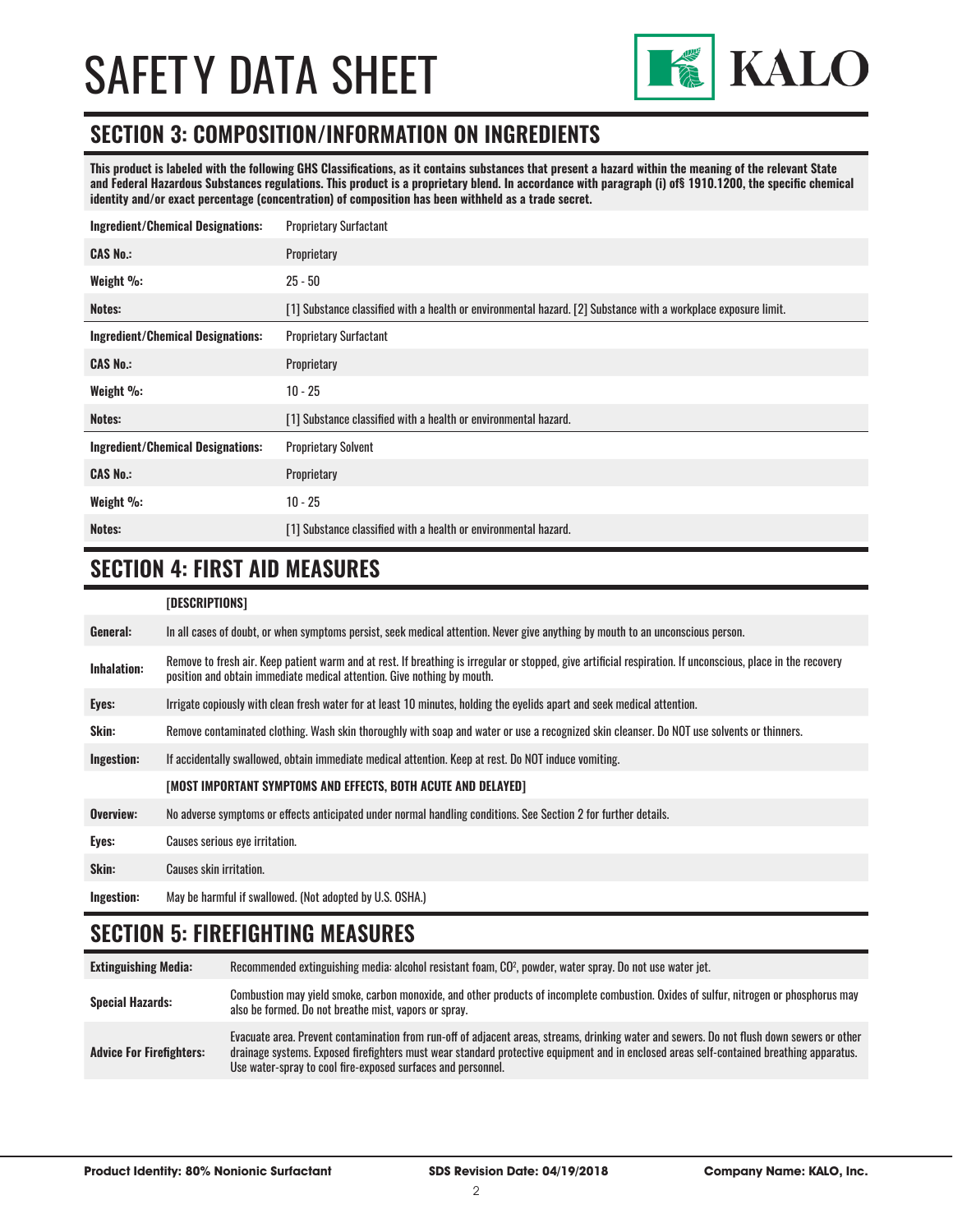

### **SECTION 6: ACCIDENTAL RELEASE MEASURES**

| <b>Precautions/Procedures:</b>                                         | Keep all sources of ignition away from spill/release. In case of a major spill or spillage in a confined space evacuate the area and<br>check vapor levels.                                                                                                                                                                                                                                                                                                                                                                                                                                                                                                               |
|------------------------------------------------------------------------|---------------------------------------------------------------------------------------------------------------------------------------------------------------------------------------------------------------------------------------------------------------------------------------------------------------------------------------------------------------------------------------------------------------------------------------------------------------------------------------------------------------------------------------------------------------------------------------------------------------------------------------------------------------------------|
| <b>Environmental Precautions:</b>                                      | Do not allow spills to enter drains or water courses.                                                                                                                                                                                                                                                                                                                                                                                                                                                                                                                                                                                                                     |
| <b>Methods and Material For</b><br><b>Containment and Cleaning Up:</b> | Ventilate the area and avoid breathing vapors. Take the personal protective measures listed in Section 8. Contain and absorb spillage<br>with non-combustible materials (e.g. sand/earth/vermiculite). Place in closed containers outside buildings and dispose of according<br>to the Waste Regulations (see Section 13). Clean, preferably with a detergent. Do not use solvents. Do not allow spills to enter drains<br>or water courses. If drains, sewers, streams or lakes are contaminated, inform the local water company immediately. In the case of<br>contamination of rivers, streams, or lakes, the Environmental Protection Agency should also be informed. |

#### **SECTION 7: HANDLING AND STORAGE**

| <b>Precautions For Safe Handling:</b> | Do not get in eyes, on skin, or on clothing. Do not breathe vapors or mists. Keep container closed. Use only with adequate ventilation.<br>Use good personal hygiene practices. Wash hands before eating, drinking, smoking. Remove contaminated clothing and wash before<br>reuse. Destroy contaminated belts and shoes and other items that cannot be decontaminated. See Section 2 for further details. |
|---------------------------------------|------------------------------------------------------------------------------------------------------------------------------------------------------------------------------------------------------------------------------------------------------------------------------------------------------------------------------------------------------------------------------------------------------------|
| <b>Conditions For Safe Storage:</b>   | Store in tightly closed containers in dry, well-ventilated area, away from excessive heat and incompatibles. See Section 2 for further<br>details.                                                                                                                                                                                                                                                         |
| <b>Incompatible Materials:</b>        | Oxidizing agents.                                                                                                                                                                                                                                                                                                                                                                                          |
| <b>Specific End Use(s):</b>           | See technical data sheet.                                                                                                                                                                                                                                                                                                                                                                                  |

### **SECTION 8: EXPOSURE CONTROLS/PERSONAL PROTECTION**

**Exposure Data:** This product contains the following ingredient (at greater than 0.1%) with established limits for exposure under OSHA, ACGIH and/or NIOSH.

|                              | <b>CAS No.</b>                                                                                                                                                                                                                                                                                                                         | Ingredient                    | <b>Source</b> | Value                                           |
|------------------------------|----------------------------------------------------------------------------------------------------------------------------------------------------------------------------------------------------------------------------------------------------------------------------------------------------------------------------------------|-------------------------------|---------------|-------------------------------------------------|
|                              |                                                                                                                                                                                                                                                                                                                                        | <b>Proprietary Surfactant</b> | <b>OSHA</b>   | TWA: $15mg/m^3$ (total) / TWA: $5mg/m^3$ (resp) |
|                              | Proprietary                                                                                                                                                                                                                                                                                                                            |                               | ACGIH         | TWA: $3mg/m^3$ (resp) / $10mg/m^3$ (mist)       |
|                              |                                                                                                                                                                                                                                                                                                                                        |                               | <b>NIOSH</b>  | <b>No Established RELs</b>                      |
|                              | <b>CAS No.</b>                                                                                                                                                                                                                                                                                                                         | Ingredient                    | <b>Source</b> | Value                                           |
|                              |                                                                                                                                                                                                                                                                                                                                        |                               | <b>OSHA</b>   | No Established Limit                            |
|                              | Proprietary                                                                                                                                                                                                                                                                                                                            | <b>Proprietary Solvent</b>    | ACGIH         | No Established Limit                            |
|                              |                                                                                                                                                                                                                                                                                                                                        |                               | <b>NIOSH</b>  | No Established Limit                            |
|                              | <b>CAS No.</b>                                                                                                                                                                                                                                                                                                                         | Ingredient                    | <b>Source</b> | Value                                           |
|                              |                                                                                                                                                                                                                                                                                                                                        | <b>Proprietary Surfactant</b> | <b>OSHA</b>   | No Established Limit                            |
|                              | Proprietary                                                                                                                                                                                                                                                                                                                            |                               | <b>ACGIH</b>  | No Established Limit                            |
|                              |                                                                                                                                                                                                                                                                                                                                        |                               | NIOSH         | No Established Limit                            |
| <b>Carcinogen Data:</b>      | This product contains no ingredients (at greater than 0.1%) that are suspected of being or known to be a carcinogen under OSHA, NTP or IARC.                                                                                                                                                                                           |                               |               |                                                 |
|                              | [PERSONAL PROTECTIVE EQUIPMENT]                                                                                                                                                                                                                                                                                                        |                               |               |                                                 |
| <b>Respiratory:</b>          | If workers are exposed to concentrations above the exposure limit, they must use the appropriate certified respirators.                                                                                                                                                                                                                |                               |               |                                                 |
| Eyes:                        | Wear safety eyewear (e.g. safety spectacles/goggles/visors) to protect against the splash of liquids.                                                                                                                                                                                                                                  |                               |               |                                                 |
| Skin:                        | Overalls, which cover the body, arms, and legs, should be worn. Skin should not be exposed. All parts of the body should be washed after<br>contact.                                                                                                                                                                                   |                               |               |                                                 |
| <b>Engineering Controls:</b> | Provide adequate ventilation. Where reasonably practicable, this should be achieved by the use of local exhaust ventilation and good general<br>extraction. If these are not sufficient to maintain concentrations of particulates, and any vapor below occupational exposure limits, suitable<br>respiratory protection must be worn. |                               |               |                                                 |
| <b>Other Work Practices:</b> | See technical data sheet.                                                                                                                                                                                                                                                                                                              |                               |               |                                                 |

**Product Identity: 80% Nonionic Surfactant SDS Revision Date: 04/19/2018 Company Name: KALO, Inc.**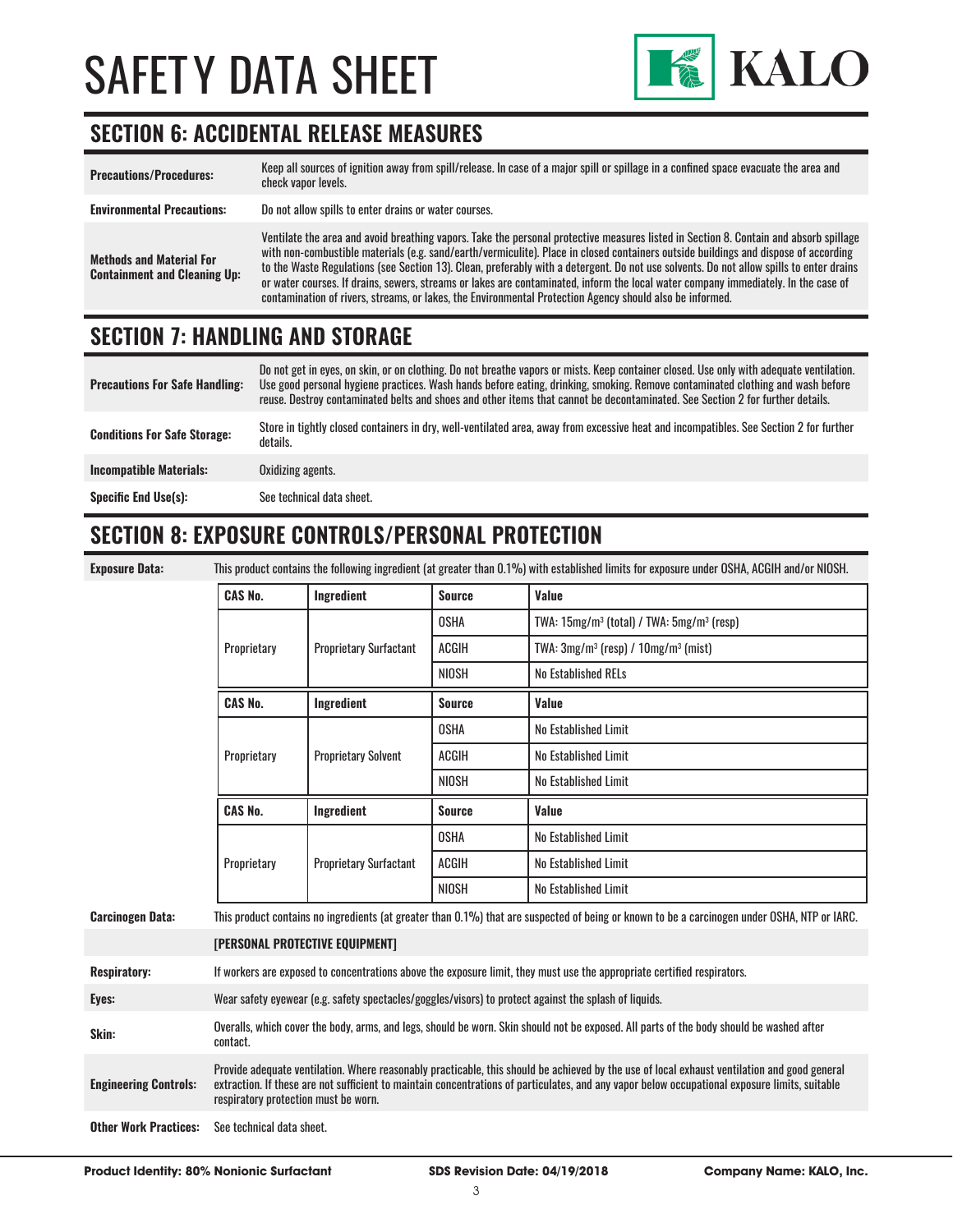

### **SECTION 9: PHYSICAL AND CHEMICAL PROPERTIES**

| Appearance:                                       | <b>Clear Liquid</b>                  |
|---------------------------------------------------|--------------------------------------|
| Odor:                                             | Mild                                 |
| <b>Odor Threshold:</b>                            | <b>Not Measured</b>                  |
| pH:                                               | $5.0 - 7.0$ (1% aqueous solution)    |
| <b>Specific Gravity:</b>                          | 1.08 @ 20°C                          |
| <b>Flashpoint:</b>                                | >200°F (>93°C) SETA Flash Closed Cup |
| <b>Solubility in Water:</b>                       | <b>Solvent</b>                       |
| Viscosity (cSt):                                  | <b>Not Measured</b>                  |
| $VOC\%$ :                                         | <b>Not Measured</b>                  |
| Vapor Pressure (Pa):                              | <b>Not Measured</b>                  |
| <b>Vapor Density:</b>                             | <b>Not Measured</b>                  |
| <b>Melting/Freezing Points:</b>                   | <b>Not Measured</b>                  |
| Initial Boiling Point/Range (OF/OC):              | No Established Limit                 |
| <b>Flammability (Solid, Gas):</b>                 | Not Applicable                       |
| <b>Upper Flammability/Explosive Limits:</b>       | <b>Not Measured</b>                  |
| Lower Flammability/Explosive Limits:              | <b>Not Measured</b>                  |
| <b>Decomposition Temperature:</b>                 | <b>Not Measured</b>                  |
| <b>Auto-Ignition Temperature:</b>                 | <b>Not Measured</b>                  |
| Partition Co-Efficient n-octanol/water (Log Kow): | <b>Not Measured</b>                  |
| <b>Evaporation Rate (Ether=1):</b>                | <b>Not Measured</b>                  |
| Other:                                            | No other relevant information.       |

### **SECTION 10: STABILITY AND REACTIVITY**

| <b>Reactivity:</b>                       | Not chemically reactive.                                                                                |
|------------------------------------------|---------------------------------------------------------------------------------------------------------|
| <b>Chemical Stability:</b>               | Stable under normal ambient and anticipated conditions of use.                                          |
| <b>Hazardous Reactions:</b>              | Hazardous reactions not anticipated.                                                                    |
| <b>Conditions To Avoid:</b>              | Extended exposure to high temperatures can cause decomposition. Avoid all possible sources of ignition. |
| <b>Incompatible Materials:</b>           | Oxidizing agents.                                                                                       |
| <b>Hazardous Decomposition Products:</b> | Not anticipated under normal conditions of use.                                                         |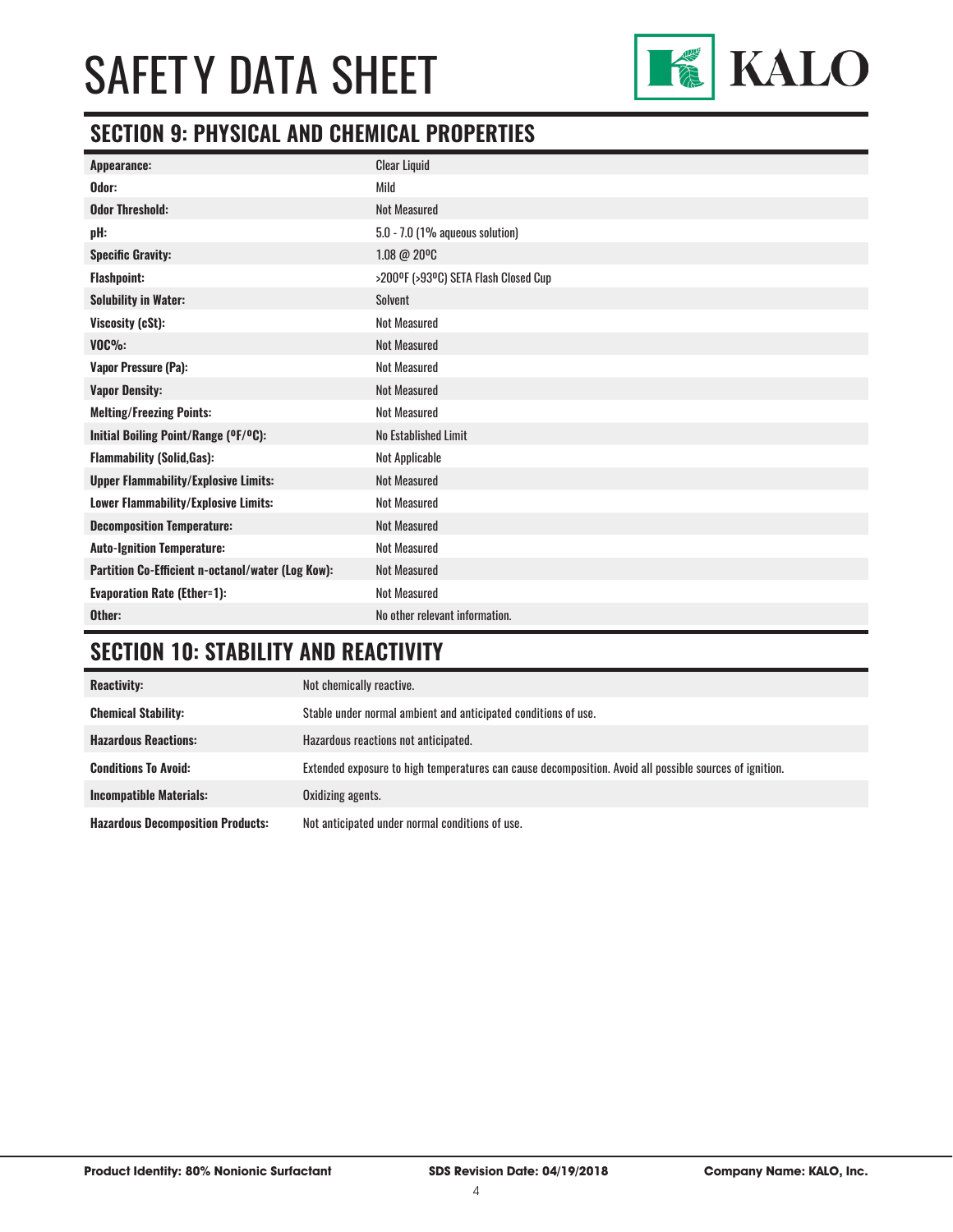

### **SECTION 11: TOXICOLOGICAL INFORMATION**

|                                                                   | [ACUTE TOXICITY ESTIMATE]                    |                                                                    |                          |
|-------------------------------------------------------------------|----------------------------------------------|--------------------------------------------------------------------|--------------------------|
| Ingredients:                                                      | Proprietary Blend of Surfactants and Solvent |                                                                    |                          |
| Oral LD50mg/kg:                                                   | >2,000.00/Category: NA                       |                                                                    |                          |
| Skin LD50mg/kg:                                                   | >2,000.00/Category: NA                       |                                                                    |                          |
| Inhalation Vapor LC50mg/L/4hr:                                    | >20.00                                       |                                                                    |                          |
| Inhalation Dust/Mist LC50mg/L/4hr:                                | >5.00                                        |                                                                    |                          |
| <b>ITEM</b>                                                       |                                              | <b>HAZARD</b>                                                      | <b>CATEGORY</b>          |
| <b>Acute Toxicity (mouth):</b>                                    |                                              | May be harmful if swallowed. (Not adopted by U.S. OSHA.)           | 5                        |
| <b>Acute Toxicity (skin):</b>                                     |                                              | Not Applicable                                                     | --                       |
| <b>Acute Toxicity (inhalation):</b>                               |                                              | Not Applicable                                                     | $\overline{\phantom{a}}$ |
| <b>Skin Corrosion/Irritation:</b>                                 |                                              | <b>Causes skin irritation.</b>                                     | $\overline{2}$           |
| <b>Eye Damage/Irritation:</b>                                     |                                              | <b>Causes serious eye irritation.</b>                              | $\overline{2}$           |
| <b>Sensitization (respiratory):</b>                               |                                              | Not Applicable                                                     | $-$                      |
| <b>Sensitization (skin):</b>                                      |                                              | Not Applicable                                                     | $-$                      |
| <b>Germ Toxicity:</b>                                             |                                              | Not Applicable                                                     | $\overline{\phantom{a}}$ |
| <b>Carcinogenicity:</b>                                           |                                              | Not Applicable                                                     | $\overline{\phantom{a}}$ |
| <b>Reproductive Toxicity:</b>                                     |                                              | Not Applicable                                                     | --                       |
| <b>Specific Target Organ Systemic Toxicity-Single Exposure:</b>   |                                              | Not Applicable                                                     | $\overline{\phantom{a}}$ |
| <b>Specific Target Organ Systemic Toxicity-Repeated Exposure:</b> |                                              | May cause damage to organs through prolonged or repeated exposure. | $\mathbf{2}$             |
| <b>Aspiration Hazard:</b>                                         |                                              | Not Applicable                                                     | $\overline{\phantom{a}}$ |

### **SECTION 12: ECOLOGICAL INFORMATION**

| <b>Toxicity:</b>                       | No additional information provided for this product.  |
|----------------------------------------|-------------------------------------------------------|
| <b>Persistence and Degradability:</b>  | There is no data available on the preparation itself. |
| <b>Bioaccumulative Potential:</b>      | Not measured.                                         |
| <b>Mobility In Soil:</b>               | No data available.                                    |
| <b>Results of PBT and vPvB Assess:</b> | This product contains no PBT/vPvB chemicals.          |
| <b>Other Adverse Effects:</b>          | No data available.                                    |

### **SECTION 13: DISPOSAL CONSIDERATIONS**

**Waste Treatment Methods:**

Do not allow into drains or water courses. Wastes and emptied containers should be disposed of in accordance with regulations made under the Control of Pollution Act and the Environmental Protection Act. Using information provided in this data sheet advice should be obtained from the Waste Regulation Authority, whether the special waste regulations apply. Dispose of contents in accordance with local and national regulations.